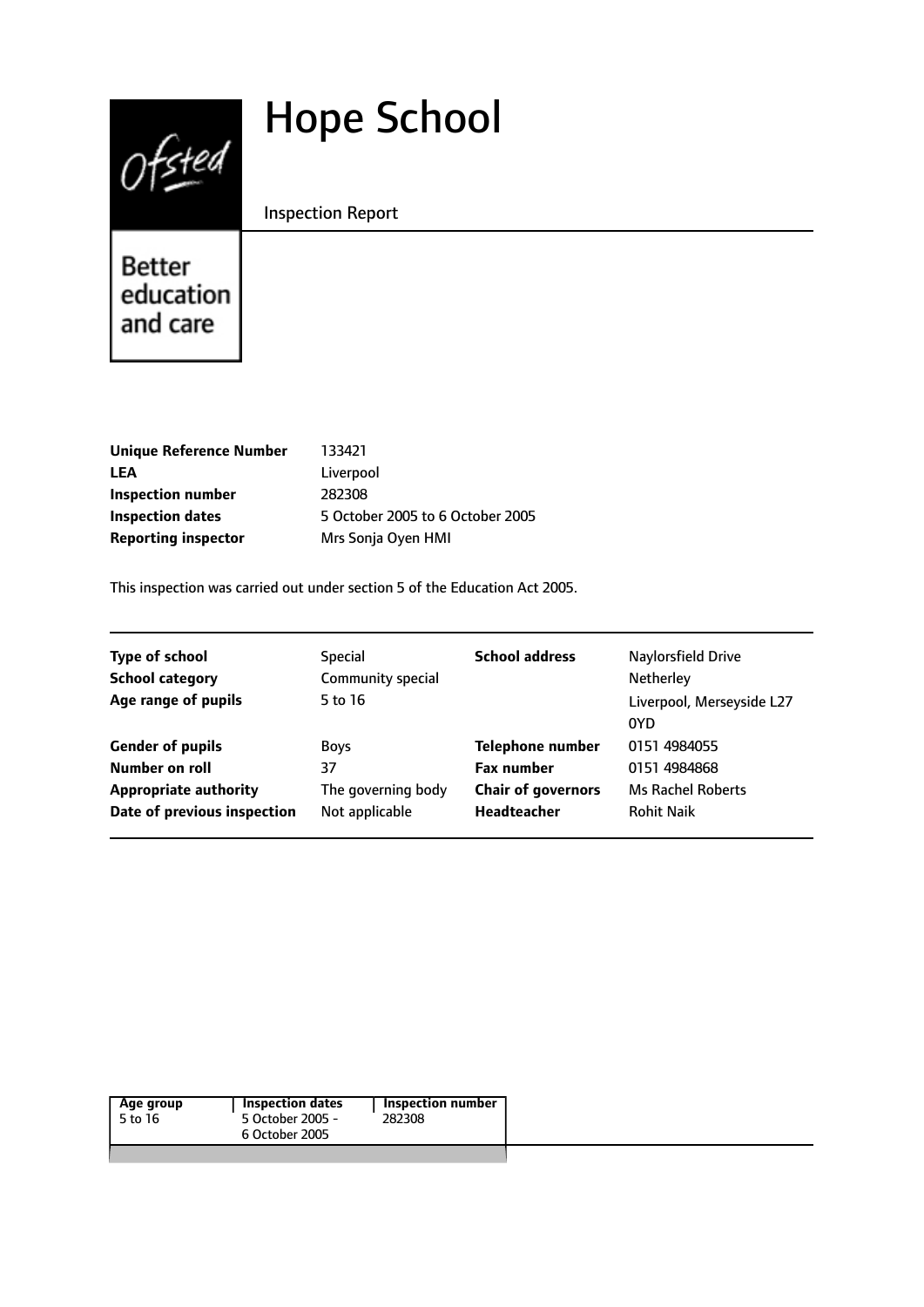#### Website: www.ofsted.gov.uk

This document may be reproduced in whole or in part for non-commercial educational purposes, provided that the information quoted is reproduced without adaptation and the source and date of publication are stated.

Further copies of this report are obtainable from the school. Under the Education Act 2005, the school must provide a copy of this report free of charge to certain categories of people. A charge not exceeding the full cost of reproduction may be made for any other copies supplied.

<sup>©</sup> Crown copyright 2006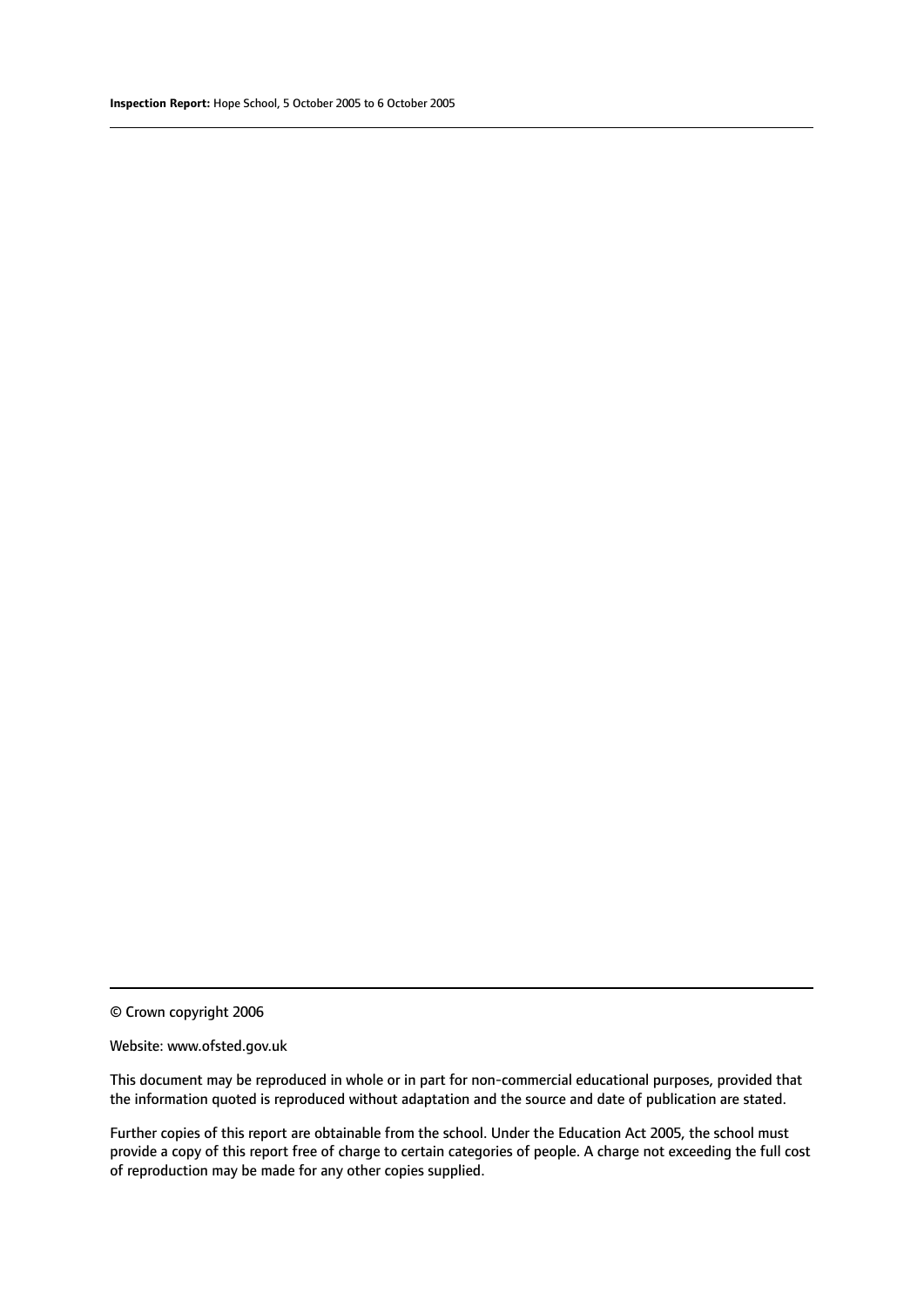# **Introduction**

The inspection was carried out by an HMI with the support and cooperation of the headteacher and staff of the school. The inspection was spread over two days and an Additional Inspector was present on the second day.

# **Description of the school**

Hope School opened fully in September 2003. It is a school for boys with social, emotional and behavioural difficulties. All of the pupils have a statement of special educational needs or are undergoing assessment. Most have a history of disrupted schooling and poor attendance at other schools. Pupils join and leave throughout the year. Eight pupils are in their first weeks at Hope. Of the 36 pupils currently on roll, eight are in Years 5 and 6, and 28 in Years 7 and 8. One pupil is being taught in a mainstream school. Six pupils are in the care of the local authority. One pupil is a traveller seeking refugee status. A small number of pupils are from English speaking Black and mixed race backgrounds. The school offers outreach support to pupils in mainstream schools in the south of Liverpool. This is the first time the school has been inspected.

## **Key for inspection grades**

| Grade 1 | Outstanding  |
|---------|--------------|
| Grade 2 | Good         |
| Grade 3 | Satisfactory |
| Grade 4 | Inadequate   |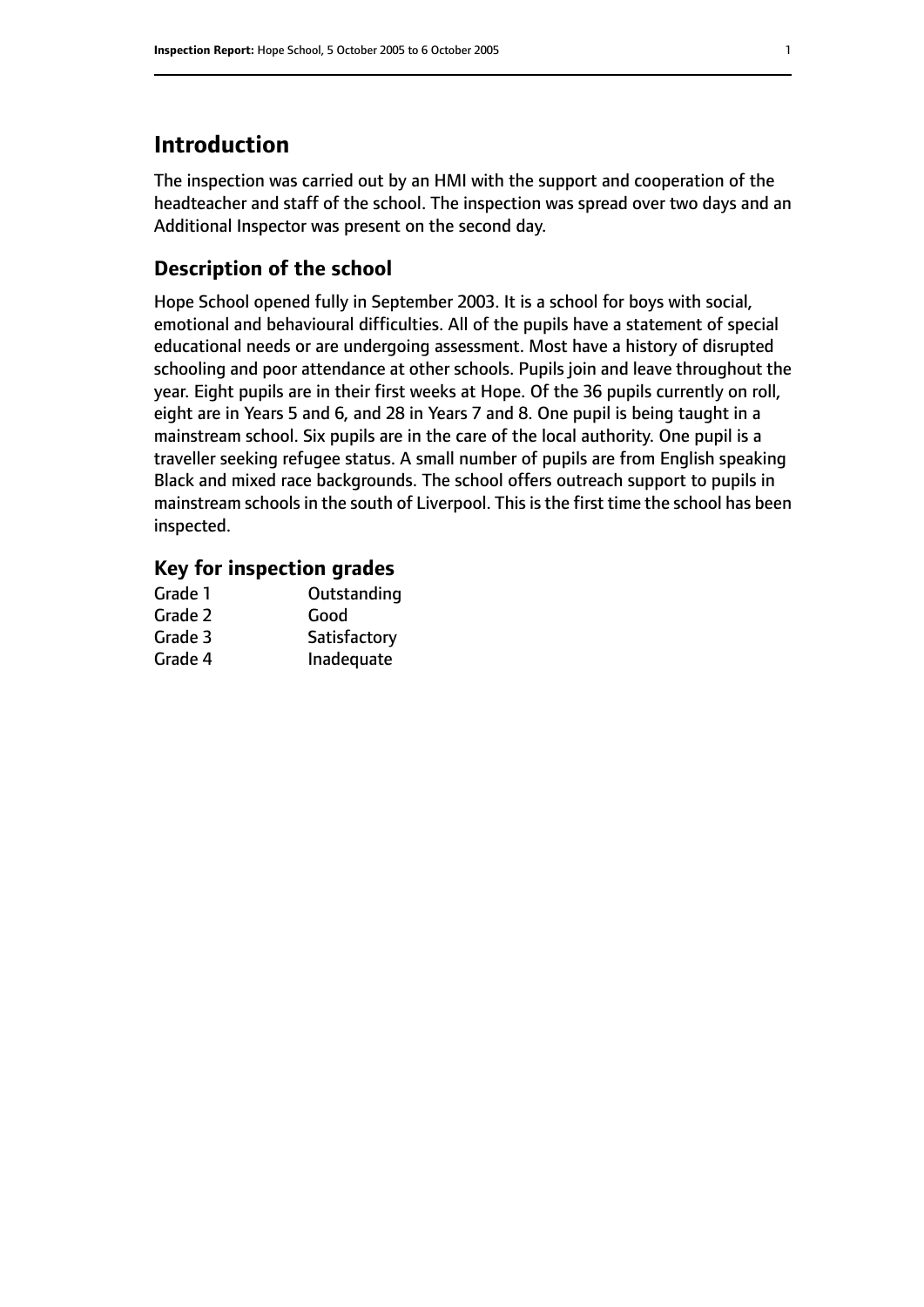# **Overall effectiveness of the school**

#### **Grade: 3**

Hope School is reasonably effective but has some way to go to be as good as it judges itself. It is right in its view that it is particularly successful in getting pupils to attend school, to improve their behaviour and to take a positive interest in learning. All members of staff know each pupil extremely well and have close contact with parents, carers and other agencies. The good level of care and concern for each pupil is a strength of the school. The parents and pupils value the understanding, commitment and efforts of the staff. For many pupils, this is the first time in a long while that they are attending school regularly, enjoying it and making personal progress.

The teaching and learning are satisfactory overall. Changes in staffing have added to the quality. The adults are skilful in managing pupils' behaviour but the teaching does not consistently push the pupils enough in their academic work. The school has only patchy and often unreliable information on each pupil's educational progress and is not making the very best of its resources, including staffing, to meet individual needs. A few pupils do well but most are working well below the level expected for their age, especially in literacy and numeracy.

The headteacher has been highly influential in establishing Hope as a place where pupils behave and learn. The commendable policy of non-exclusion has given needed stability to many pupils. The school faces changes in how it works, especially in meeting the needs of the growing number of older pupils and the increasing demands for outreach work. Too little has been done, however, by the governing body, headteacher and senior staff to review the school's performance and develop a clear vision for the next few years. Overall, Hope gives satisfactory value for money.

#### **What the school should do to improve further**

- Ensure the teaching is geared to meeting the specific learning needs of individual pupils across the curriculum.
- Establish robust systems to track the pupils' personal and academic progress and use the information to identify where and why pupils are experiencing problems.
- Improve the quality and the rigour of the procedures used by governors, senior managers and other staff to ensure that resources are used to best effect in the school and in the outreach provision.

# **Achievement and standards**

#### **Grade: 3**

The school rightly judged the personal achievement of the pupils to be good but over-estimated their academic achievement. In each of the four classes, there is a wide spread of attainment and the pupils' rate of progress varies considerably in lessons and over time. This is due to many factors, not least because of pupils' emotional upsets which disturb their and others' learning, but also because the teaching does not consistently challenge individuals to improve. This is particularly evident for pupils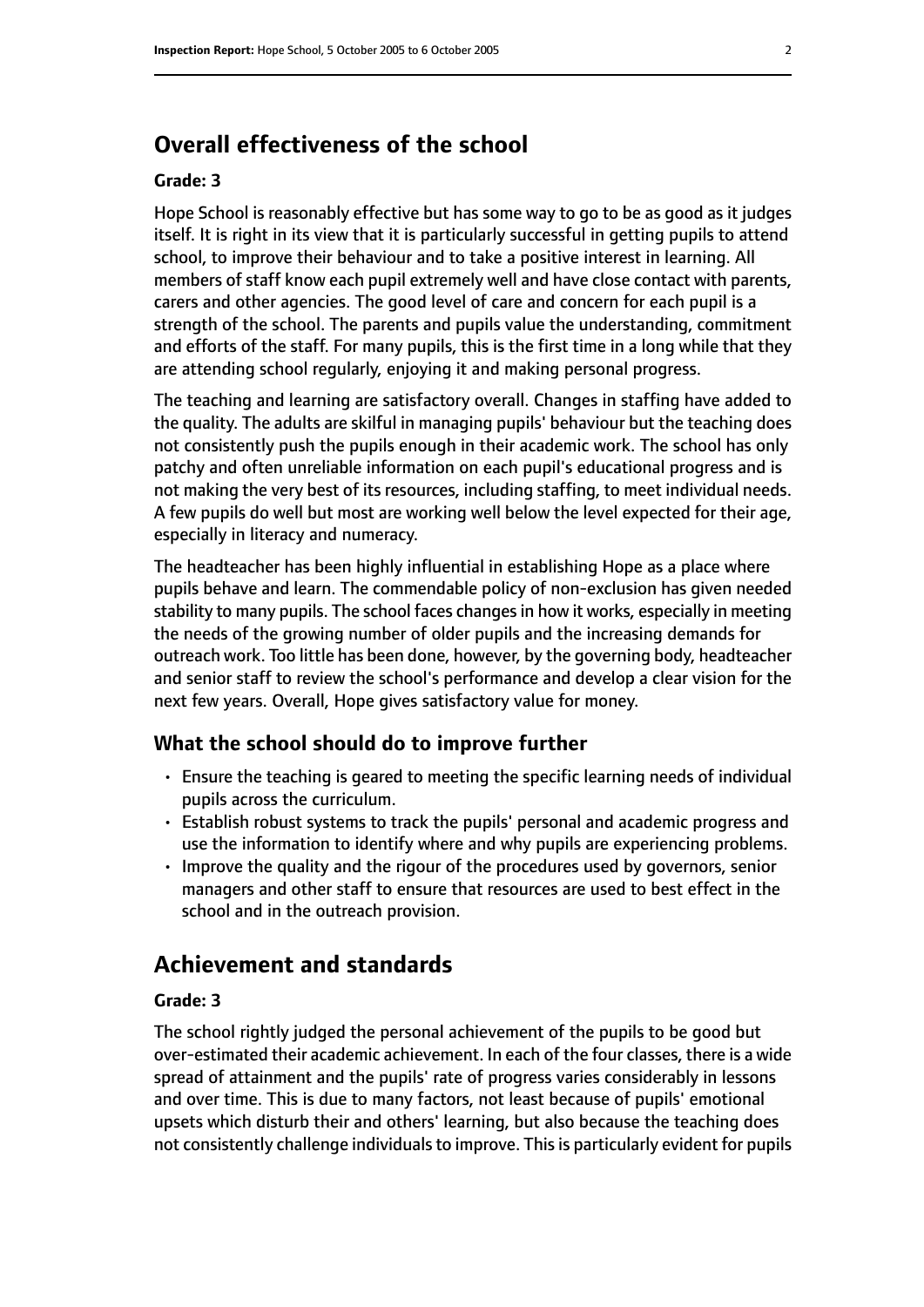in Years 7 and 8. Progress is more marked for some pupils who, irrespective of background, start to show what they know and can do. There were examples of good attention to detail and the mature use of different techniques in displayed artwork. Similarly in football, where the school is having some success, pupils showed developing skills in passing the ball and shooting at goal. In speaking, reading, writing, mathematics and science, achievement and standards are much more erratic. Most pupils are well below the level expected for their age. The school has little information on the pupils' attainment in different aspects of each subject. The pupils' targets are therefore not always challenging enough.

There are signs that good teaching is helping the pupils in Years 5 and 6 to raise their achievement. They had included some interesting ideas in writing based on the book 'Harry's mad!' Although their work had errors in spelling and was poorly punctuated, it was neatly set out. This also typified much work from other year groups.

#### **Personal development and well-being**

#### **Grade: 2**

Pupils' personal development and well-being are good overall. This confirms the school's judgement. Pupils respond positively to the good model set by the adults and thrive under their close supervision and encouragement. Apart from a few minor incidents during the inspection, pupils got on well with each other in and out of lessons. Pupils interacted positively with the adults and accepted their authority although a few were quick to test decisions. Pupils' comments, included in their last school report, showed a fair recognition of what they needed to do to improve; for example, to stop swearing or to get better in writing. Several pupils said that coming to Hope School had helped them to be more self-controlled. They had fewer time-outs than before and liked the chance to wind down and 'chill out' in the multi-sensory room.

Given the school's context, pupils' behaviour is good. Pupils know the boundaries, like the rewards and tolerate the sanctions. They are keen to gain '5s' (the highest level) in their personal records at the end of each lesson. The school's records show a significant decrease in the number of serious incidents last year compared with the year before. During the inspection, pupils were generally polite and well mannered in and out of class. Not all pupils truly enjoy school but like the chance to choose the last activity of the day, to have toast before school as well as a choice of fresh fruit mid morning and healthy lunches. One parent commented that, much to her delight, her child could not wait to get to school.

The rate of attendance is better than that of similar schools and many pupils have very good attendance records. The school is working hard with parents, carers and other agencies to get pupils to come to school. Two pupils have not attended so far this term.

Pupils' spiritual, social, moral and cultural development is satisfactory. Although pupils have a good awareness of how well they are behaving and why they have had a good day or not, they, and their parents and carers, are less sure about their academic success. Pupils know that anti-social behaviour, racism and bullying are not tolerated. They listened with interest to a visitor talking about her school days in Nigeria. In craft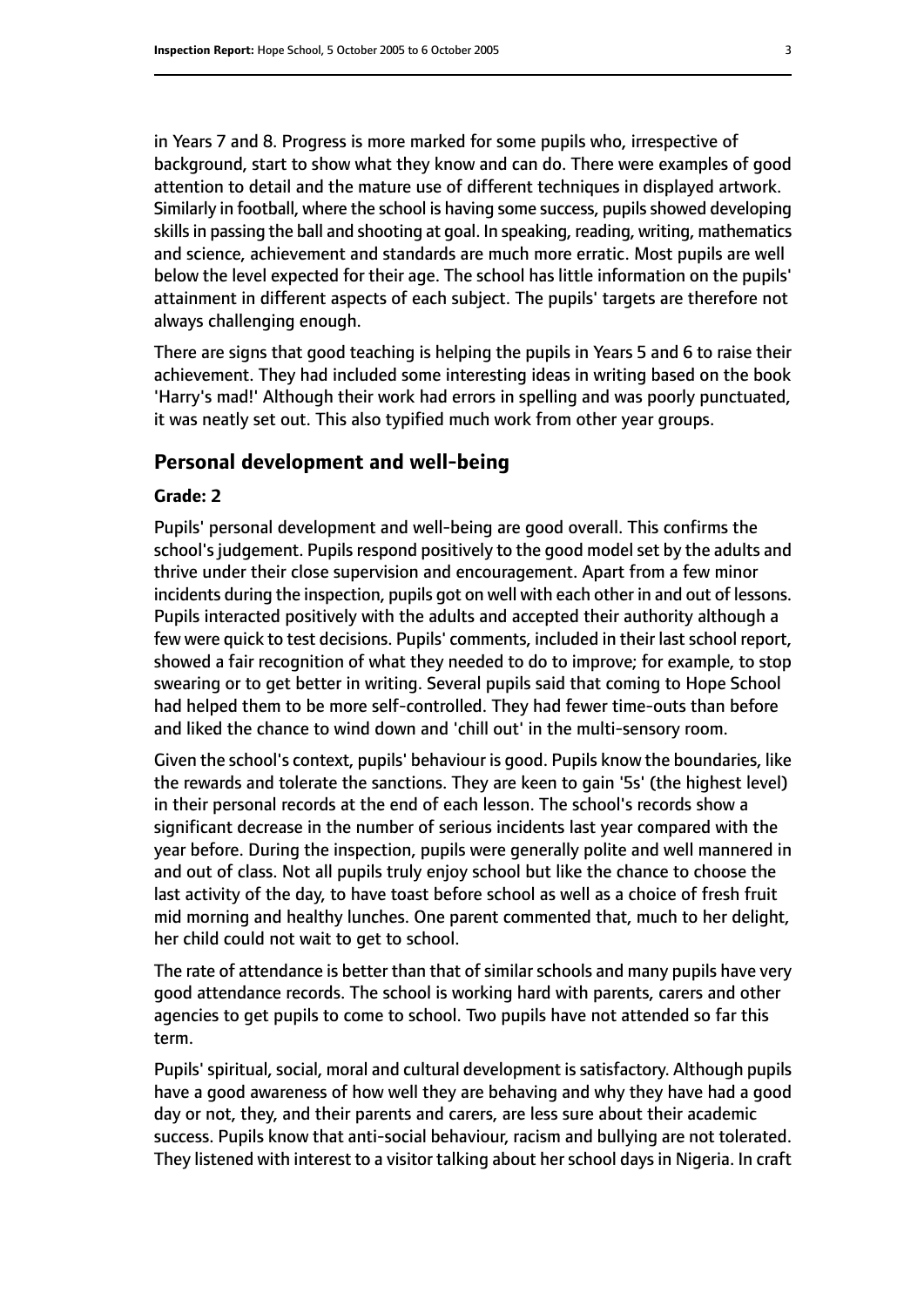lessons, pupils accepted the need to wear safety glasses and they knew of the value of exercise in keeping healthy.

# **Quality of provision**

# **Teaching and learning**

## **Grade: 3**

The quality of teaching is satisfactory overall. The school judged it to be good. Inspection evidence supports the school's view that strengths lie in the positive relationships between pupils and staff and in the skilful, often quiet but firm way that the teachers and support staff manage the pupils and deal with situations. This was very evident in a good English lesson where the teacher and support assistants encouraged individuals to offer their ideas and praised their efforts. The use of the interactive whiteboard helped to sustain pupils' interest and to show them what they were expected to do on their own. There is much scope for the whiteboards and other resources to be used to enliven and individualise the pupils' learning, especially for those pupils who dislike writing. Although lessons were thoughtfully planned and prepared, little emphasis was given to small steps for success. When the adults prompted pupils to use helpful strategies, such as breaking words into parts to help spelling, the pupils lifted their effort. The teachers' expectations are not always high enough particularly in exacting the best from the older pupils. Not all the teachers use their marking to give pupils points for improvement. The instances of unmarked work undermine other good steps to raise the pupils' self-esteem as learners.

## **Curriculum and other activities**

#### **Grade: 3**

The quality of the curriculum is satisfactory and all pupils participate fully. Statutory requirements are met but the school has limited expertise and resources to ensure a rich experience in many subjects for the older pupils. The development of the computer suite and refurbishment of the art and technology rooms have ensured the school can offer good practical experiences but work has yet to start on updating the science area. The impending formation of another class provides the school with a useful opportunity to look again at the curriculum and timetable. Many of the lessons are too long given the pupils' difficulty in sustaining their concentration. Opportunities are missed to use time, space, staff and resources to support individuals, particularly in helping them to move on in literacy and numeracy. Visits and links with other organisations extend pupils' experiences in and out of school. Camping trips, for example, are a useful context to foster pupils' awareness of social responsibilities. All pupils are encouraged to develop a healthy lifestyle and to discuss issues of citizenship, drugs abuse and hygiene as part of planned programmes and special events.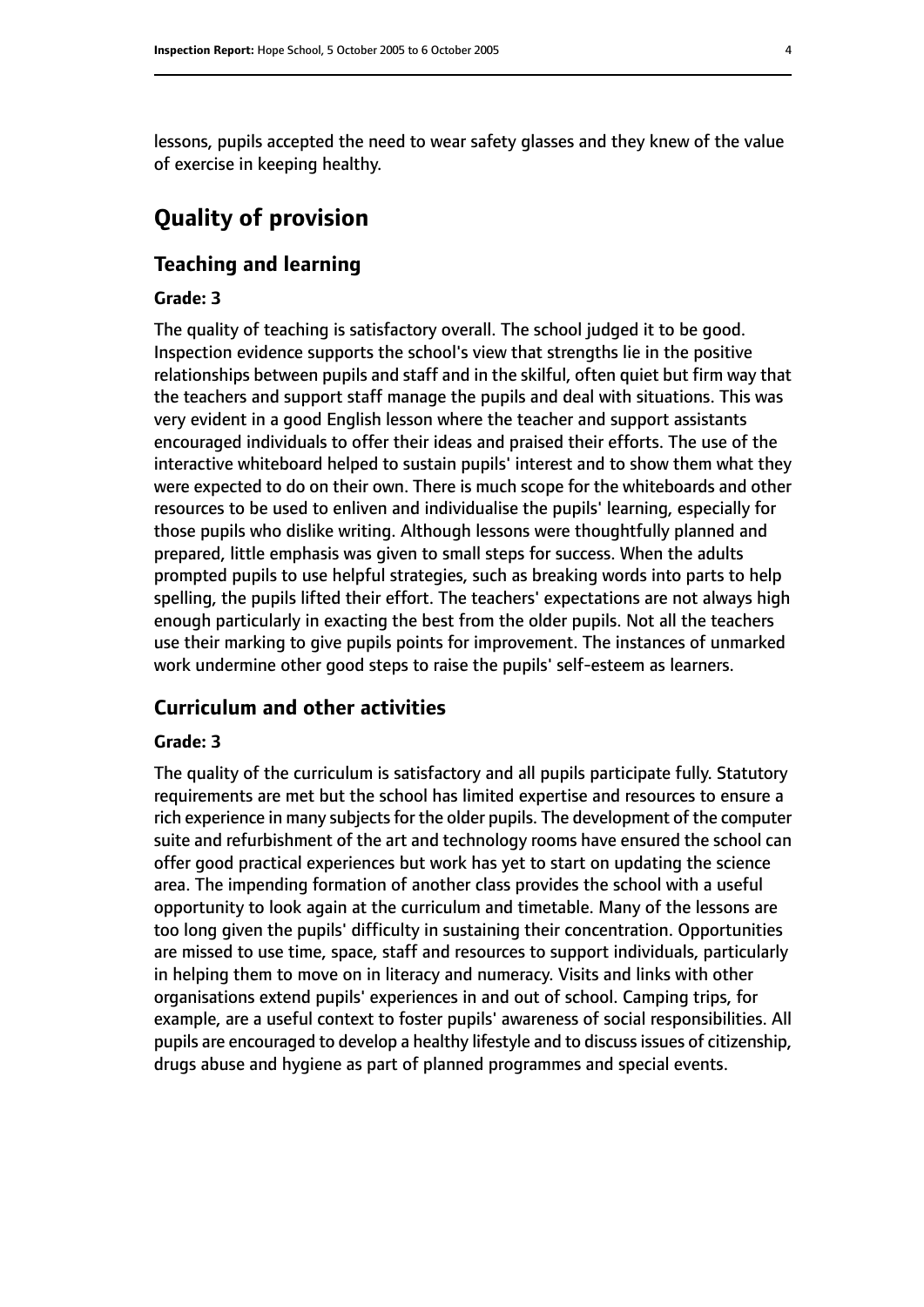## **Care, guidance and support**

#### **Grade: 3**

The strong pastoral care for all the pupils is a key factor in the calm, positive atmosphere in school and the good level of trust between pupils and staff. There are effective procedures and systems to safeguard pupils and adults. The school is quick to inform the parents of incidents and to seek their cooperation in taking action. Parents and carers were pleased that the school understands their problems and works with them to help their children. Good links with outside agencies ensure the school is able to draw on other support when necessary. The school has much information about each pupil's attendance and behaviour. It has far less on each pupil's attainment and progress in different subjects. As a result, it is difficult to gain a rounded overview of how well the pupils are doing in meeting their targets and to gauge whether the targets are challenging enough.

# **Leadership and management**

#### **Grade: 3**

The leadership and management of the school are satisfactory. The school has too rosy a view of its effectiveness in judging them to be good. The headteacher has given a strong lead in setting up the school and has been successful in turning his vision of non-exclusion of pupils into established practice. He has fostered good team work and encouraged teaching and support staff to take on management responsibilities. The three assistant headteachers are inexperienced in leading programmes of improvement but are benefiting from professional development. The school has the capacity to improve. Teaching and support staff are committed to the pupils and are introducing new assessment procedures. Much is planned or in the early stages but the pace is slow. The school has accrued substantial reserves to finance the upgrading of the buildings and increased staffing but there are no specific plans of action. The governing body has been lax in holding the school to account and has relied on the headteacher and senior managers to decide the direction for the next years. The newly appointed chair of governors is keen to tighten procedures and work with the school to take it forward. The draft development plan reflects relevant points for improvement raised by the staff, other agencies and the local authority. It omits some key strands, most notably the need to raise standards in English, mathematics and science.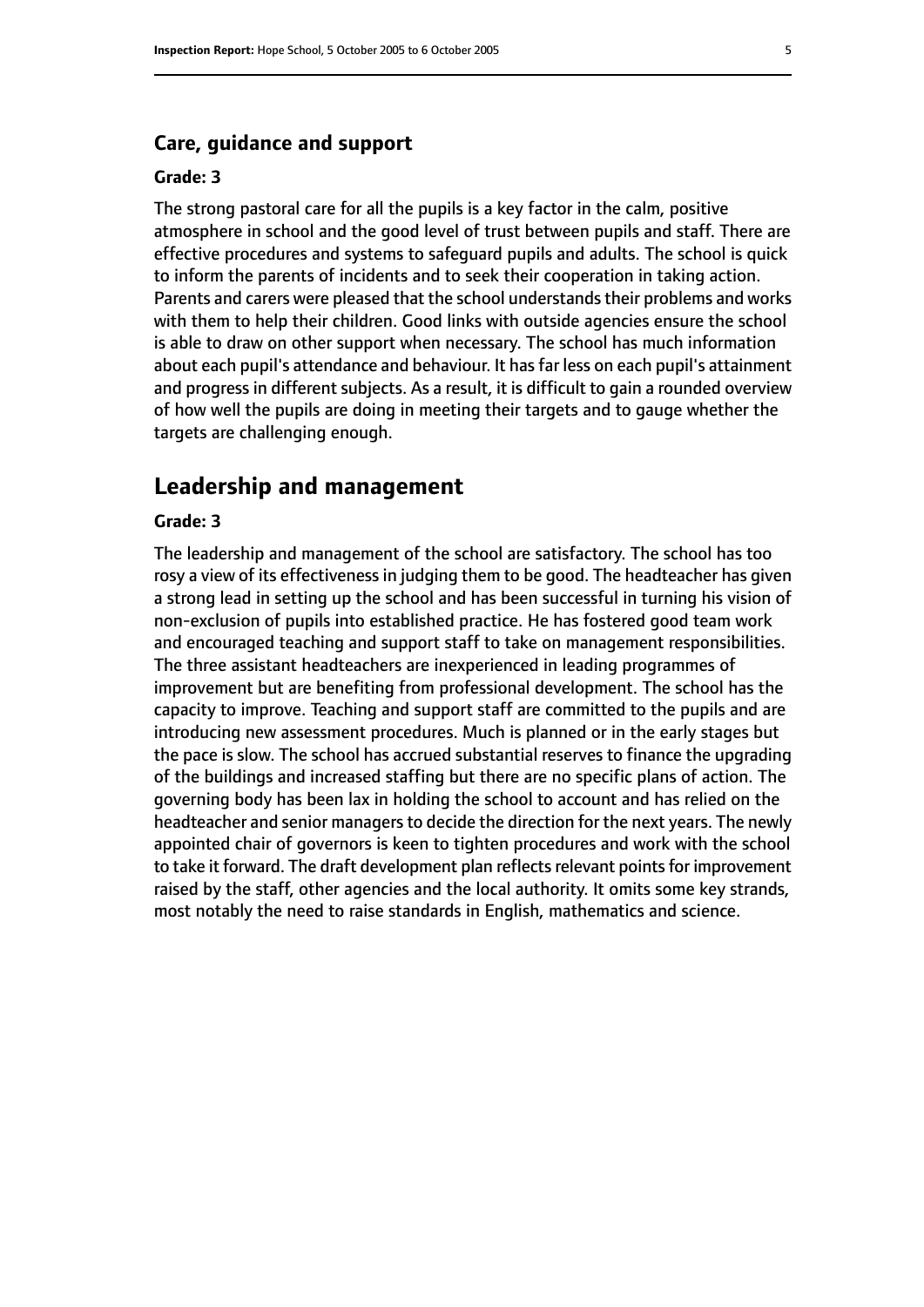**Any complaints about the inspection or the report should be made following the procedures set out inthe guidance 'Complaints about school inspection', whichis available from Ofsted's website: www.ofsted.gov.uk.**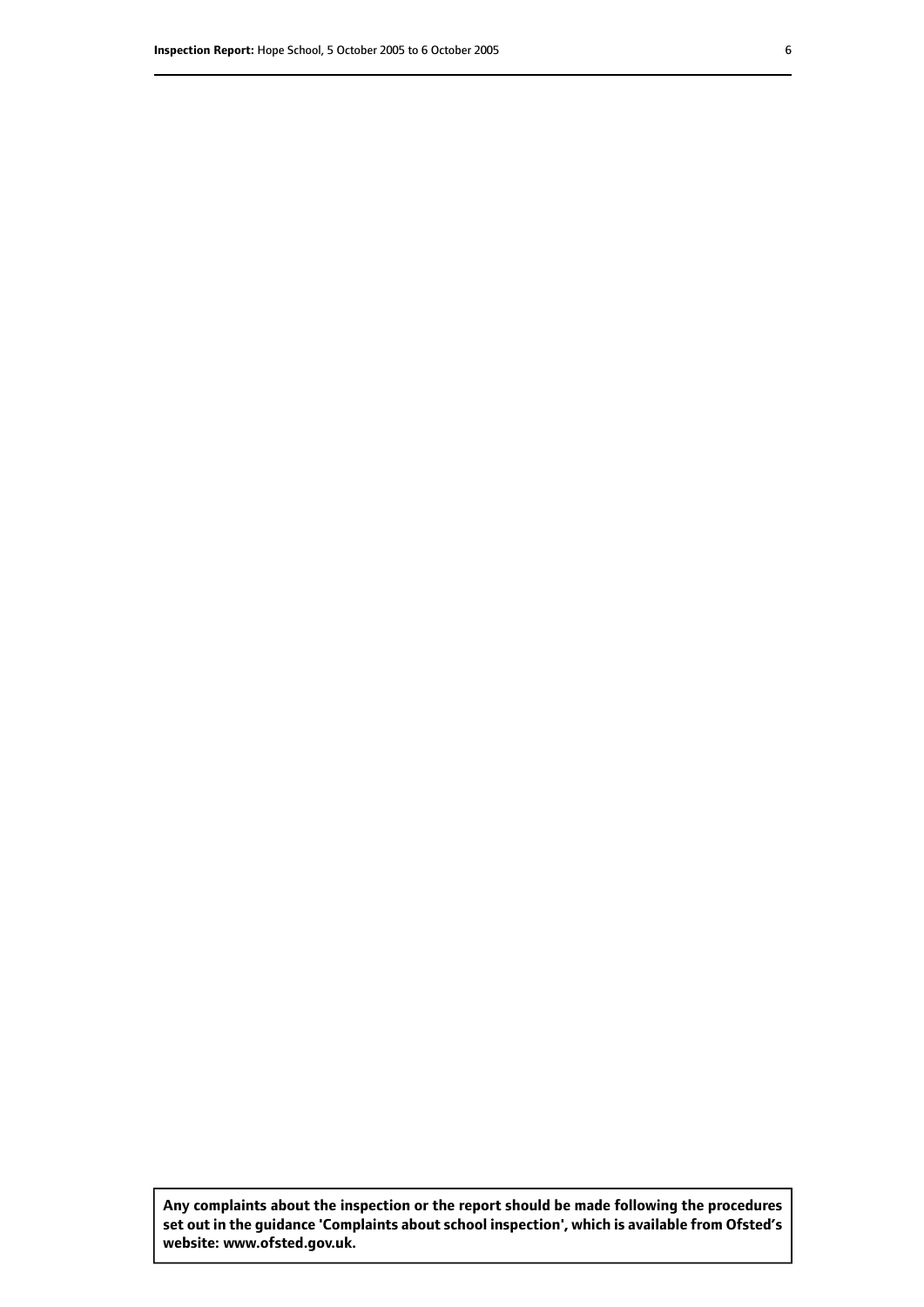# **Inspection judgements**

| Key to judgements: grade 1 is outstanding, grade 2 good, grade 3 | <b>School</b>  | $16-19$ |
|------------------------------------------------------------------|----------------|---------|
| satisfactory, and grade 4 inadequate                             | <b>Overall</b> |         |

#### **Overall effectiveness**

| How effective, efficient and inclusive is the provision of education,<br>integrated care and any extended services in meeting the needs of<br>learners? |     | ΝA        |
|---------------------------------------------------------------------------------------------------------------------------------------------------------|-----|-----------|
| How well does the school work in partnership with others to promote<br>learners' well-being?                                                            |     | ΝA        |
| The quality and standards in foundation stage                                                                                                           | ΝA  | <b>NA</b> |
| The effectiveness of the school's self-evaluation                                                                                                       |     | ΝA        |
| The capacity to make any necessary improvements                                                                                                         | Yes | NА        |
| Effective steps have been taken to promote improvement since the last<br>inspection                                                                     | ΝA  | <b>NA</b> |

#### **Achievement and standards**

| How well do learners achieve?                                                                               | ΝA        |
|-------------------------------------------------------------------------------------------------------------|-----------|
| The standards <sup>1</sup> reached by learners                                                              | ΝA        |
| How well learners make progress, taking account of any significant variations<br>between groups of learners | <b>NA</b> |
| How well learners with learning difficulties and disabilities make progress                                 | <b>NA</b> |

#### **Personal development and well-being**

| How good is the overall personal development and well-being of the<br>learners?                                  | ΝA        |
|------------------------------------------------------------------------------------------------------------------|-----------|
| The extent of learners' spiritual, moral, social and cultural development                                        | <b>NA</b> |
| The behaviour of learners                                                                                        | <b>NA</b> |
| The attendance of learners                                                                                       | <b>NA</b> |
| How well learners enjoy their education                                                                          | <b>NA</b> |
| The extent to which learners adopt safe practices                                                                | <b>NA</b> |
| The extent to which learners adopt healthy lifestyles                                                            | <b>NA</b> |
| The extent to which learners make a positive contribution to the community                                       | <b>NA</b> |
| How well learners develop workplace and other skills that will contribute to<br>their future economic well-being | <b>NA</b> |

# **The quality of provision**

| How effective are teaching and learning in meeting the full range of<br>the learners' needs?          | ΝA |
|-------------------------------------------------------------------------------------------------------|----|
| How well do the curriculum and other activities meet the range of<br>needs and interests of learners? | ΝA |
| How well are learners cared for, guided and supported?                                                | ΝA |

 $^1$  Grade 1 - Exceptionally and consistently high; Grade 2 - Generally above average with none significantly below average; Grade 3 - Broadly average; Grade 4 - Exceptionally low.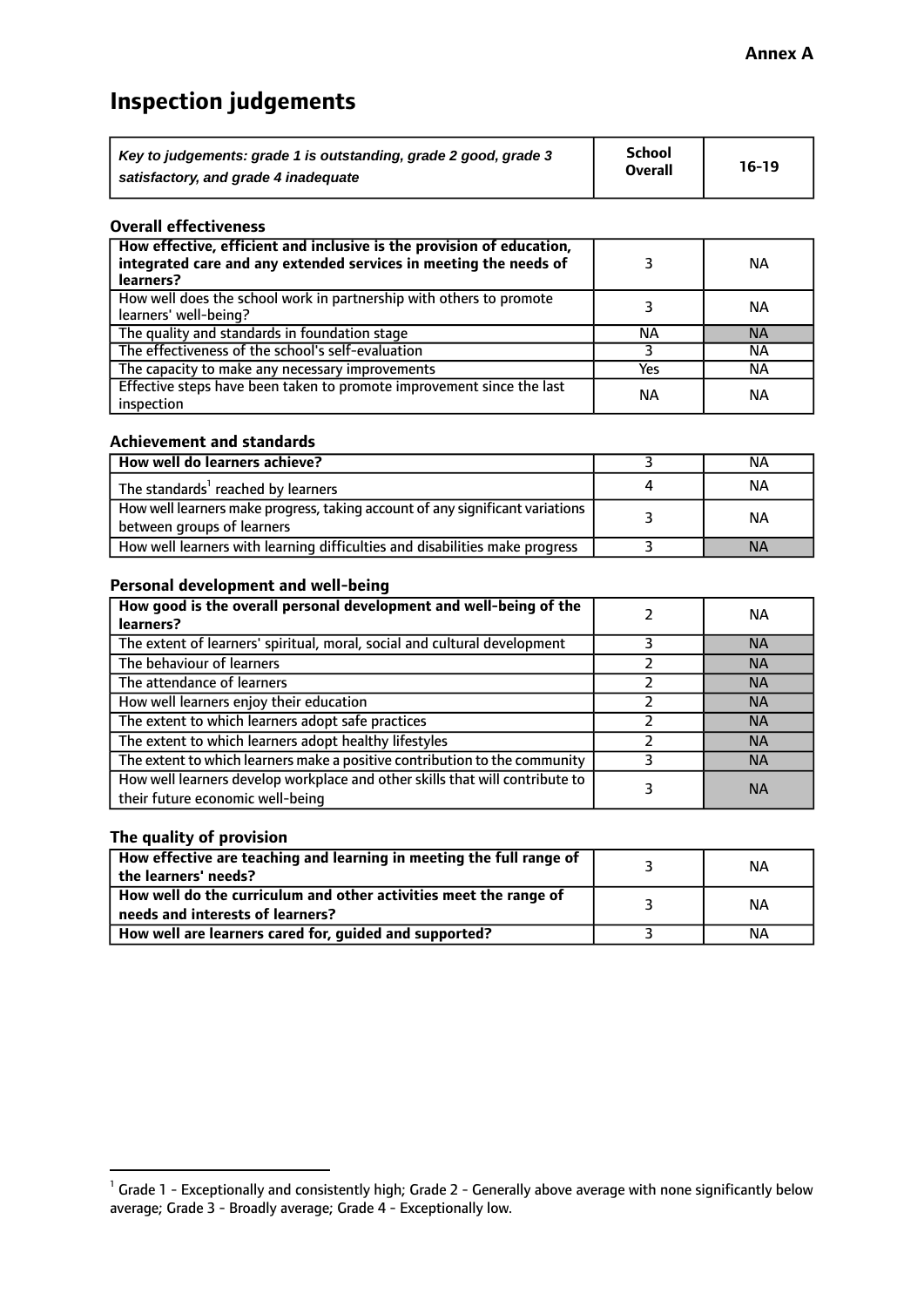# **Leadership and management**

| How effective are leadership and management in raising achievement<br>and supporting all learners?                                              |     | NA.       |
|-------------------------------------------------------------------------------------------------------------------------------------------------|-----|-----------|
| How effectively leaders and managers at all levels set clear direction leading<br>to improvement and promote high quality of care and education |     | <b>NA</b> |
| How effectively performance is monitored, evaluated and improved to meet<br>challenging targets, through quality assurance and self-review      |     | <b>NA</b> |
| How well equality of opportunity is promoted and discrimination tackled so<br>that all learners achieve as well as they can                     |     | <b>NA</b> |
| How effectively and efficiently resources are deployed to achieve value for<br>money                                                            |     | <b>NA</b> |
| The extent to which governors and other supervisory boards discharge their<br>responsibilities                                                  |     | <b>NA</b> |
| The adequacy and suitability of staff to ensure that learners are protected                                                                     | Yes | <b>NA</b> |

| The extent to which schools enable learners to be healthy                                     |            |  |
|-----------------------------------------------------------------------------------------------|------------|--|
| Learners are encouraged and enabled to eat and drink healthily                                | Yes        |  |
| Learners are encouraged and enabled to take regular exercise                                  | Yes        |  |
| Learners are discouraged from smoking and substance abuse                                     | <b>Yes</b> |  |
| Learners are educated about sexual health                                                     | <b>Yes</b> |  |
| The extent to which providers ensure that learners stay safe                                  |            |  |
| Procedures for safequarding learners meet current government requirements                     | Yes        |  |
| Risk assessment procedures and related staff training are in place                            | Yes        |  |
| Action is taken to reduce anti-social behaviour, such as bullying and racism                  | Yes        |  |
| Learners are taught about key risks and how to deal with them                                 |            |  |
| The extent to which learners make a positive contribution                                     |            |  |
| Learners are helped to develop stable, positive relationships                                 | Yes        |  |
| Learners, individually and collectively, participate in making decisions that affect them     |            |  |
| Learners are encouraged to initiate, participate in and manage activities in school and the   | <b>Yes</b> |  |
| wider community                                                                               |            |  |
| The extent to which schools enable learners to achieve economic well-being                    |            |  |
| There is provision to promote learners' basic skills                                          | Yes        |  |
| Learners have opportunities to develop enterprise skills and work in teams                    | Yes        |  |
| Careers education and guidance is provided to all learners in key stage 3 and 4 and the sixth | <b>Yes</b> |  |
| form                                                                                          |            |  |
| Education for all learners aged 14-19 provides an understanding of employment and the         | NА         |  |
| economy                                                                                       |            |  |